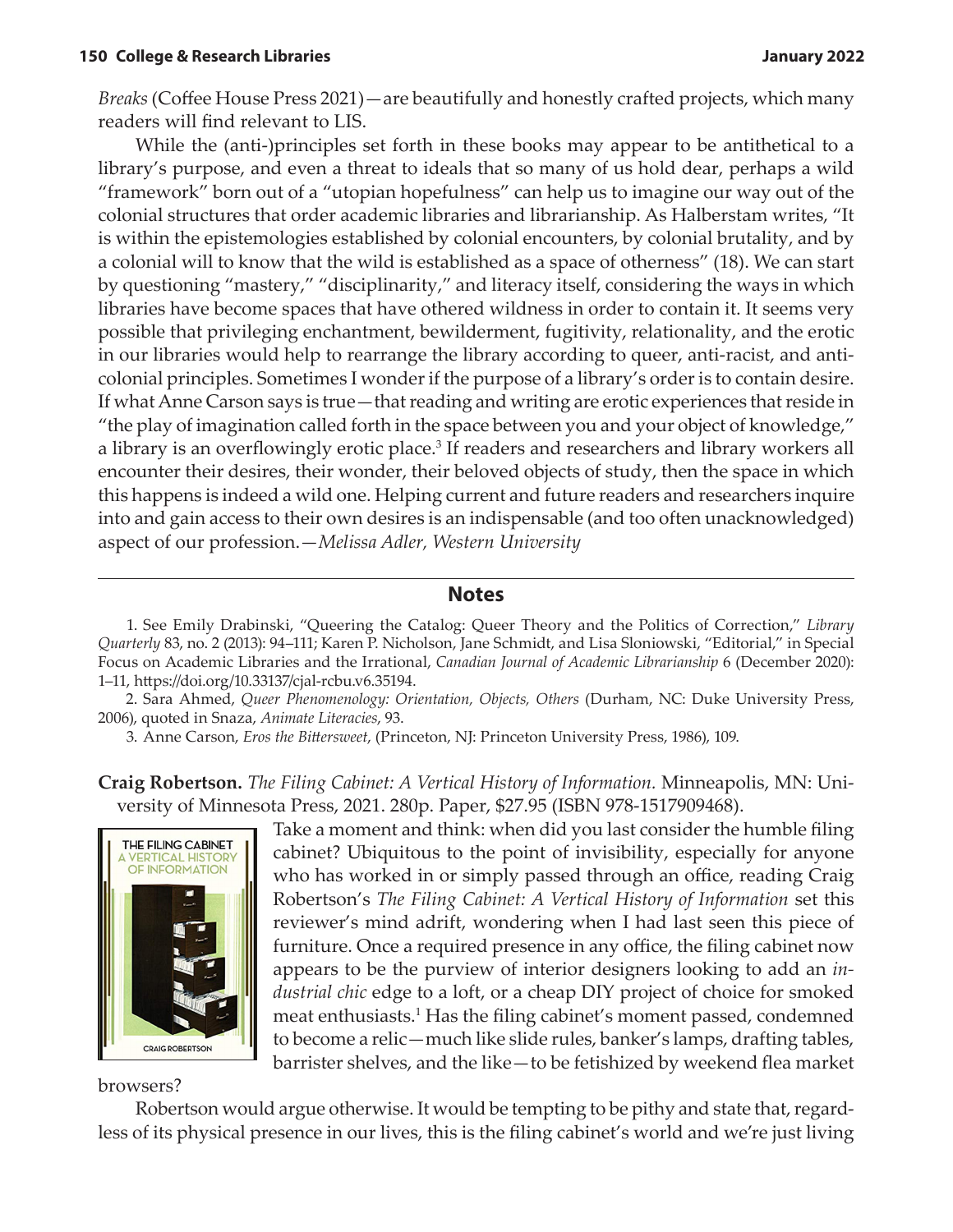in it, but the situation is more complicated than that. Robertson aims to show that, while the filing cabinet itself is not an agent of change, its very materiality provides a window into a particular moment in industrial capitalism when *information*, along with *information work* and the *information worker*, as opposed to the knowledge worker, was ascendant, and how that shaped—and continues to shape—the world we inhabit.

The book opens by considering a key principle in the late nineteenth century business world: *verticality*. Not only was this manifested physically in the form of the skyscraper—an efficient way of housing a maximum amount of office space and workers on a relatively minimal plot of land, the construction of which was made possible by breakthroughs in the manufacturing of steel—but also in the organization of companies for the sake of efficiency and cost-cutting in the name of cornering markets. In these hierarchical, heavily Taylorized spaces, there existed an increased need for the retrieval of discrete bits of *information*—anticipating both Paul Otlet and Vannevar Bush—as opposed to reliance on larger, more holistic bodies of knowledge. Modern theories of management had no need for the wizened clerks and scriveners of old, doddering about in dusty offices and retrieving bits of paper from batteries of pigeonholes in rolltop desks. Newer, sleeker, and more easily operable technological developments were called for. Enter the filing cabinet. With a steel form evocative of the skyscrapers they would be housed in, these storage containers allowed for the vertical storage of files in a series of drawers that, through the miracle of hanging folders and tabbed dividers, could accommodate a wide range of organizational schemes.

Technology, however, is only one facet of this history. Durable and efficient, the filing cabinet still requires someone to perform the action of filing. Perhaps unsurprisingly, this was work largely considered acceptable for younger, single women with some—but not too much!—education. While varying levels of managers and administrators took on ever more granular and specialized tasks involved in the running of large firms, they depended on the labor of secretaries with incredibly generalized training. The principle governing the operation of the filing cabinet was one of speed: one simply needs to glance at a few specific fields on a document to know where in the filing cabinet it ought to go. The same principle works, nearly in reverse, for the retrieval of a file. This operation was considered, both by the managers of business using filing cabinets as well as the sales departments of the filing cabinet manufacturers, to be so logical as to be practically automatic. However—and this is where Robertson's book truly shines—such semblances of automation promised by technology hinge on the labor of people considered to be so interchangeable and fundamentally marginal as to be rendered invisible. While the ideal filing secretary would not be so educated as to overthink her duties, filing cabinet manufacturers published reams of training material on basic filing systems, even manufacturing miniature filing drawers and other didactic tools for course modules that were pushed by industry and taken up in many junior and high schools across the United States. Reading this, it's not hard to hear echoes of the many tiresome calls to "learn to code," and subsequent pushes to have this preferred form of skill building integrated into school curricula as a means of combating twenty-first century job stagnation, or even the pointed disdain and interchangeability to which contingent workers for the myriad rent-a-serf apps are expected to accustom themselves.

Moving beyond labor, the filing cabinet has had a curious lingering cultural impact. The vogue for efficiency represented by the filing cabinet made its way into the home early on—particularly in America, where the built-in closets in our bedrooms and the particular